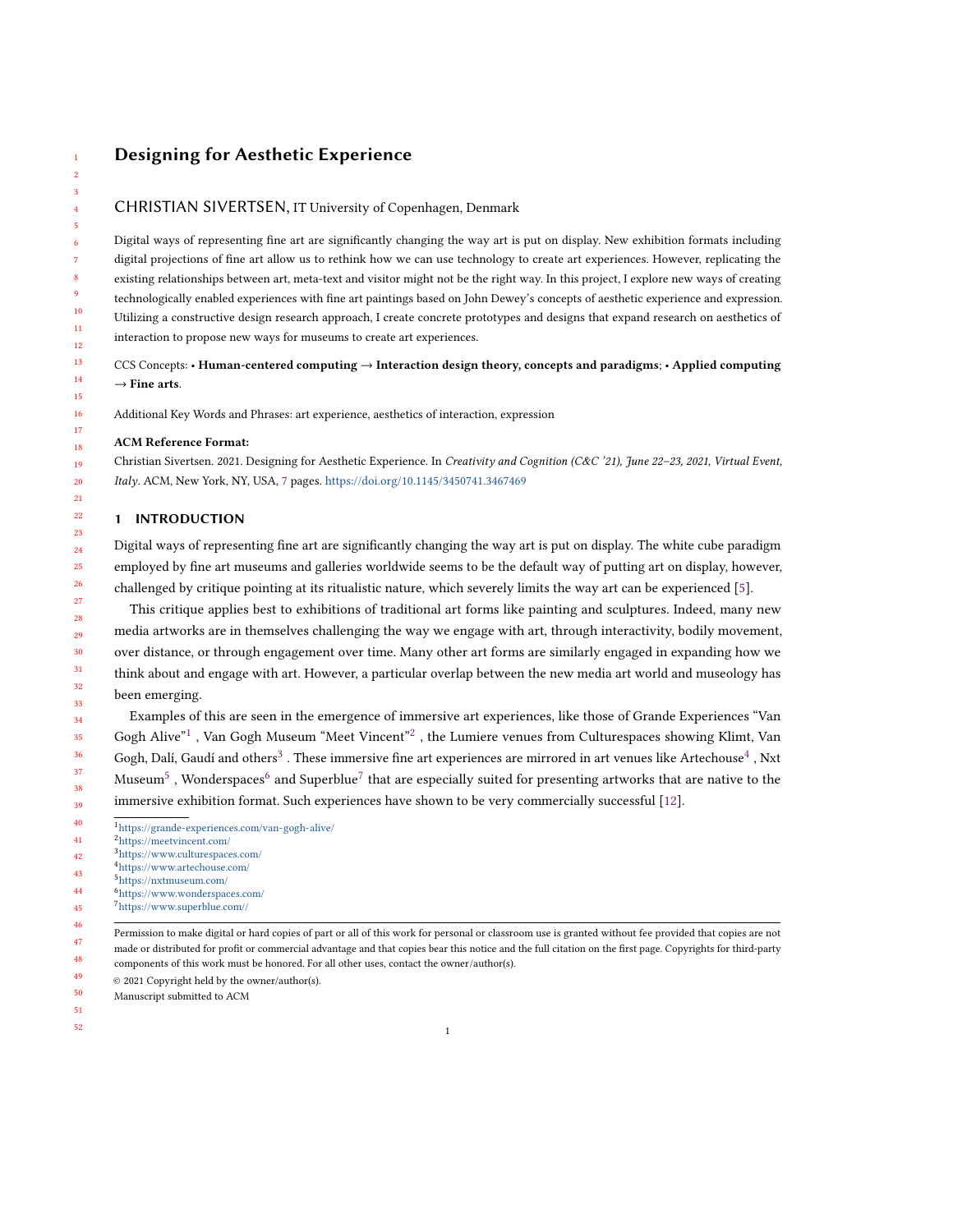C&C '21, June 22–23, 2021, Virtual Event, Italy Christian Sivertsen

53 54 55 56 However, this is not the first time immersive media experiences have been employed in the art museum setting. Earlier examples aim, for example, to give the visitors access to collection databases, send them on a virtual tour, give them access to historical artworks that are not physically available, or provide annotations to the artworks.

The immersive exhibitions are a step away from this, and towards more visceral experiences of the art, through the sheer size of the presentation, the added soundscapes, and added animations. Nevertheless, these experiences highlight the opportunities of using digital technologies to challenge the white cube paradigm, its rigid ritualistic space, its restraint on the body, and its insistence on the "right way" of viewing art. The multi-modal and encapsulating space of these experiences creates a wide design space for museums, where space, senses, body, artworks, and sociality all are malleable. But it begs the question, whether simply enlarging artworks and adding music is the best way we can use technology to create new art experiences around paintings.

Art museums exist to conserve and preserve our art-historical legacy, as well as putting it on display for contemporary and future populations to experience it, learn about it, and be touched by it. However, when showing digital reproductions, how is that anything but a cheap version of showing the original artworks? The commercial art experiences seem to be made more for the spectacle itself, rather than the artworks. In contrast, the "Meet Vincent" experience produced by the Van Gogh Museum in Amsterdam, seems to focus on contextualizing the images on display, through supplementary exhibits with biographical material. However, the role of the paintings themselves, being large centerpieces of the experiences, is not all that different from what you expect from a regular museum experience, except that the original material qualities are removed, but to some extent replaced by a detailed view achieved through the sheer size of the projections.

Given the possibilities that the medium grants us, I believe it is necessary to reconsider the role the artwork is given in the experience. Instead of simply reproducing the regular museum's relationship between artwork, space, meta-text, and audience with digital reproductions we should use the potential of the medium to present some of the knowledge in a way that acknowledges research done on aesthetics in the interaction with technology.

83 "The needs of daily life have given superior practical importance to one mode of communication, that of speech. This fact has unfortunately given rise to a popular impression that the meanings expressed in architecture, sculpture, painting, and music can be translated into words with little if any loss." According to Dewey [\[4,](#page-5-1) p. 106], this might even be a necessity if we want be communicate certain aspects of art.

Any interaction with digital products has an experiential and aesthetic aspect [\[6,](#page-5-2) [10\]](#page-6-2). However, what if this experience was not just the secondary result of using a product to achieve a certain functionality? What if the experience of interaction could carry the meaning in itself?

This project is co-financed by the Munch Museum in Oslo, Norway, and will therefore use the art of Edvard Munch as a case for these explorations.

This leads to the following research question: How can we create technology-based designs that allow the museum visitors to have an aesthetic experience thematically related to Edvard Munch's work?

Related to this question are two broader questions each creating a trajectory in two different domains. Museology: What is the role of original artworks in creating art experiences? HCI: How can we use technology to design experiences that are expressive, and carry particular meaning?

### 2 THEORETICAL BACKGROUND

102 103 104 John Dewey's "Art as Experience" from 1934 has had a wide influence on the HCI community. While originally written about art, Dewey's view of experience as inherently situated and embodied has been applied successfully to encounters 2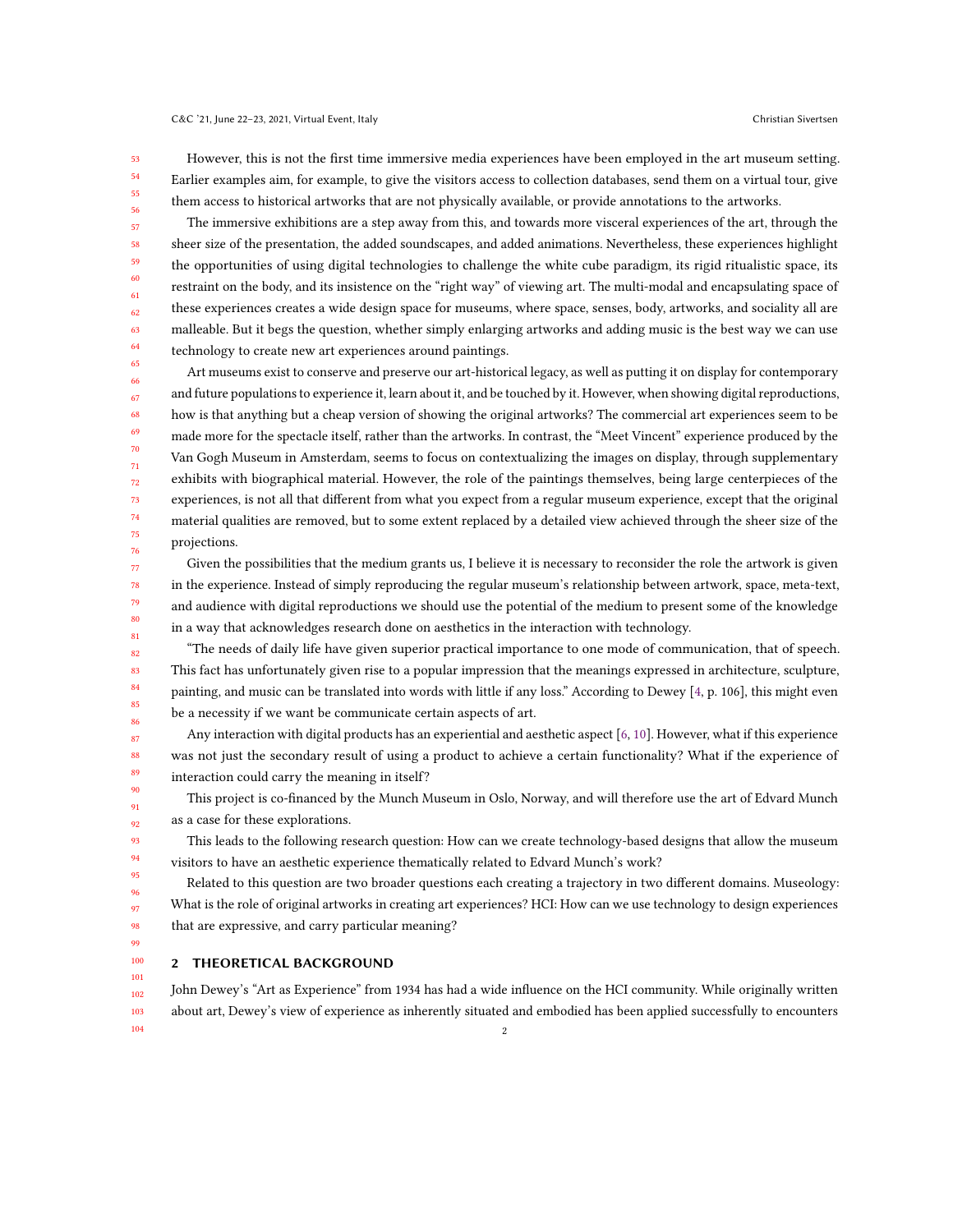105 106 107 108 109 110 111 112 113 114 115 116 117 118 119 120 121 122 123 with technology as well [\[10\]](#page-6-2). For an extensive review see [\[1\]](#page-5-3). According to Dewey experience is constructed in a continuous doing-undergoing between one's own body and the environment [\[4\]](#page-5-1). This also implicates both body and environment in the experience of artworks. The environment is both regarded as a physical and social space and the body as both mental and physical states as well as integrating previous experience. Therefore, the experience of artworks happens in the same realm as that of everyday experience. Something that distinguishes the art experience from the everyday experience is whether you have an aesthetic experience. According to Dewey, "[...] we have an experience when the material experienced runs its course to fulfillment" [\[4,](#page-5-1) p. 35, emphasis in original]. Dewey argues that an experience can be had both intellectually and through practical action. He argues that between the poles of aimlessness and mechanical efficiency you find "courses of action in which through successive deeds there runs a sense of growing meaning conserved and accumulating toward an end that is felt as accomplishment of a process." [\[4,](#page-5-1) p. 39]. Dewey argues that having an intellectual experience has aesthetic quality, but it differs from distinctly aesthetic experiences, which is that of art. "In an intellectual experience, the conclusion has value on its own account. It can be extracted as a formula or as a 'truth,' and can be used in its independent entirety as factor and guide in other inquiries. In a work of art there is no such single self-sufficient deposit. The end, the terminus, is significant not by itself but as the integration of the parts. It has no other existence." [\[4,](#page-5-1) p. 55].

This project aims to develop a methodology for evoking an experience in the visitor, not just one of aesthetic quality, but a distinctly aesthetic experience. This is according to Dewey achieved by the artist through expression that in turn creates an expressive object. However, this project challenges Dewey's reservation of aesthetic experience for art, and explores how we, through design, might create similarly expressive objects, and can be used as a design tool as well to evoke an emotional response.

Some of the qualities Dewey relates to artworks, may indeed be reserved for works that are the results, of artistic expression, but the most important quality for this project is that of communication, "Because the objects of art are expressive, they communicate. I do not say that communication to others is the intent of an artist. But it is the consequence of his work – which indeed lives only in communication when it operates in the experience of others. If the artist desires to communicate a *special* message, he thereby tends to limit the expressiveness of his work to others – whether he wishes to communicate a moral lesson or a sense of his own cleverness" [\[4,](#page-5-1) p. 104].

In this project, the intent is indeed communication, and whether expressiveness will need to be limited remains to be seen. Dewey discerns between statements, which is what sciences normally does by pointing to that which leads to an experience, and on the other hand, expressions which constitutes experience. The project will explore how the tools of the artist, can be used, not to express ourselves, but to make expressive technology, that evoke an emotional response, in the image of research made on Edvard Munch's work. Using expressive technological designs alongside the art, we can create other experiences that highlight or mirror certain qualities of the original artworks, and that have the potential to evoke aesthetics experiences in the visitors.

In HCI the idea of aesthetics is tightly coupled to the concept of interaction gestalt [\[9\]](#page-6-3) and pragmatist interaction aesthetics [\[11\]](#page-6-4). Namely that the interactive relationship between human and technological system, has an aesthetic in itself. The interaction can be understood through its attributes which in turn are responsible for the experiential qualities of the interaction [\[8\]](#page-5-4). However also the performance of the interaction is part of shaping the social aspect of the experience, as the user of a given system takes the role of both operator, performer, spectator [\[3\]](#page-5-5).

The insights that the research above presents into the aesthetic qualities of interactions with technological systems will be the foundation of the designs made in this project. By designing interaction attributes and visitor performance

154 155 156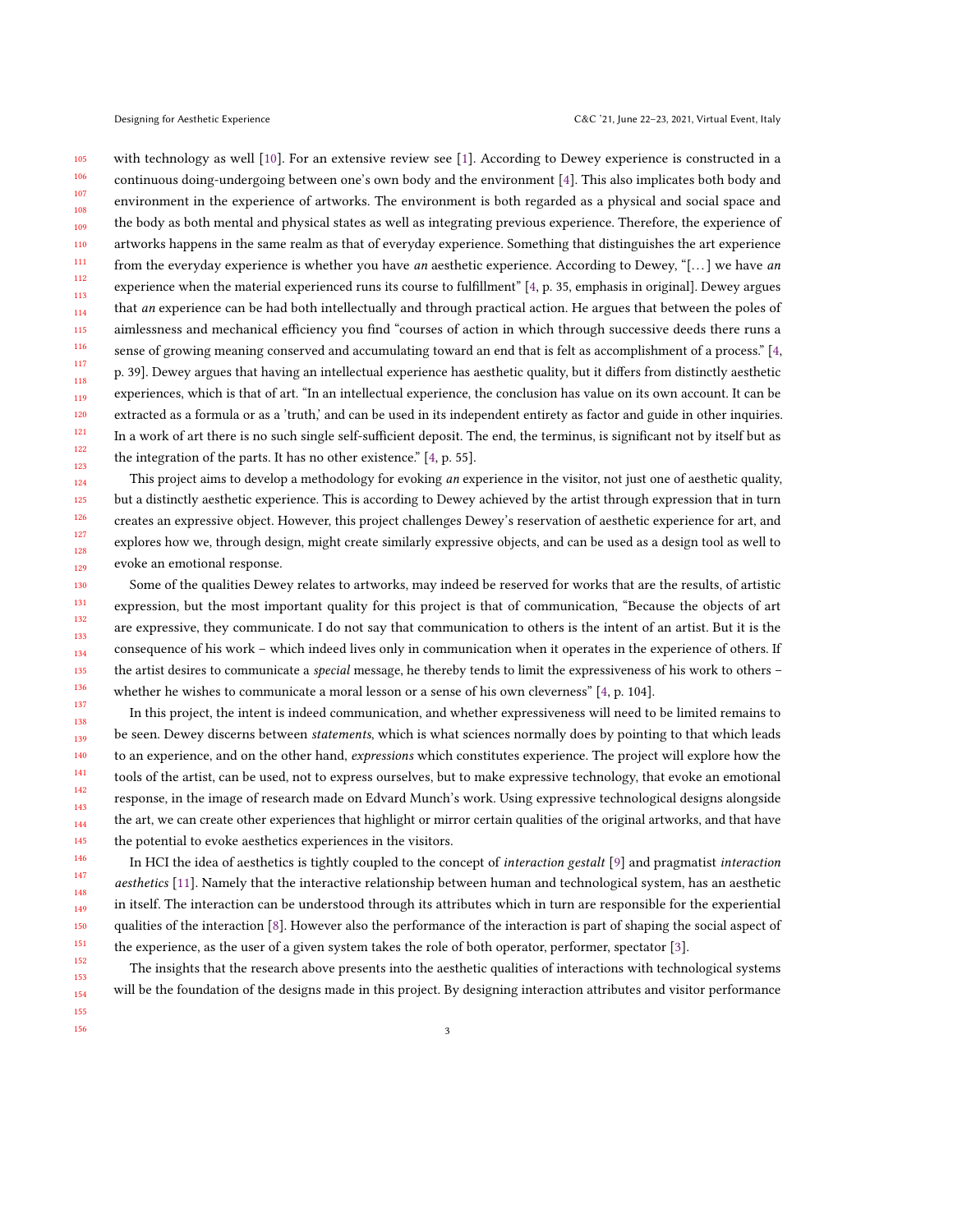157 158 159 as well as visual and sound aesthetics it is possible to create installations that let the visitors experience qualities in interaction that are related to the world of Edvard Munch, rather than merely indicating them through statements.

#### 3 METHOD

167

174 175 176

187 188 189

208

In this project, I employ a constructive design research methodology [\[7\]](#page-5-6). Construction means designing and creating concrete objects and installations. This is a future-oriented exercise, aiming to propose and investigate how particular prototypes and designs open up for new kinds of experiences.

166 168 169 170 Part of the project is done in the field, part in the lab. The first part of this project has been a lab experiment about the role the material (physical or digital) of paintings plays in the art experience. The current part, where I am stationed at the Munch Museum, naturally makes use of this context, to create design experiments that can be evaluated within the museum context.

171 172 173 Overall the project can be seen in light of what Stolterman & Wiberg calls concept-driven interaction design research [\[13\]](#page-6-5). The aim is not necessarily to create a design best fit to meet a particular demand, but more importantly one that challenges existing practices to investigate what happens when we go new ways. The main aim is to challenge theory and gain new theoretical perspectives through practical experimentation. However, that does not necessarily mean that the designs cannot be useful in their own right.

177 178 179 180 181 182 183 The shifting context allows for asking different kinds of questions. Experiments embedded in the museum context allow for investigating the sense-making of the designs in context, however in a complex social setting where experiential factors might be more difficult to single out. The controlled environment of a laboratory experiment, on the other hand, allows for diving deep into a particular aspect of the aesthetic experience, like the influence of the material manifestation on the art experience. These design experiments will be supplemented by a few more analytical studies of related projects, to bring my own projects into perspective.

184 185 186 In all cases, the goals are explorative, in an attempt to expand on existing theory about human-computer interaction, experience, and art.

## 4 PROGRESS

190 191 192 193 Since the Ph.D. project started in October 2020, I have conducted an experiment that explores the experience of paintings as they are represented in a physical condition, in a digital 2D condition, and a digital 3D condition, respectively. This experiment was created early on, to investigate how the representation of paintings in digital media alters the art experience.

194 195 196 197 198 199 200 201 202 203 204 One of the most important findings is how the affordances of the manifestations place the painting in different roles that modulate the social role and cultural value of the painting. The different material conditions of the paintings alter the availability of information about certain aspects of the painting, such as size and weight, as well as the affordances for interaction with the paintings. A particular interaction aesthetic emerges from these affordances, which is part of casting the painting in a role in a more complex social and performative sense. In the end, this has effects such and shaping the expectation of value or shifting the focus between the experience of interaction and the pictorial qualities of the artworks. The results from this experiment are currently being written as a paper. At the time of writing this paper, I have two ongoing projects.

205 206 207 Together with the Munch Museum, I am developing a museum experience that lets the visitor immerse themselves in a multi-modal installation, that reflects topics from a Ph.D. project done on a particular series of Edvard Munch's paintings, known as "The Green Room". In this research, the expressivity and the relation between the paintings are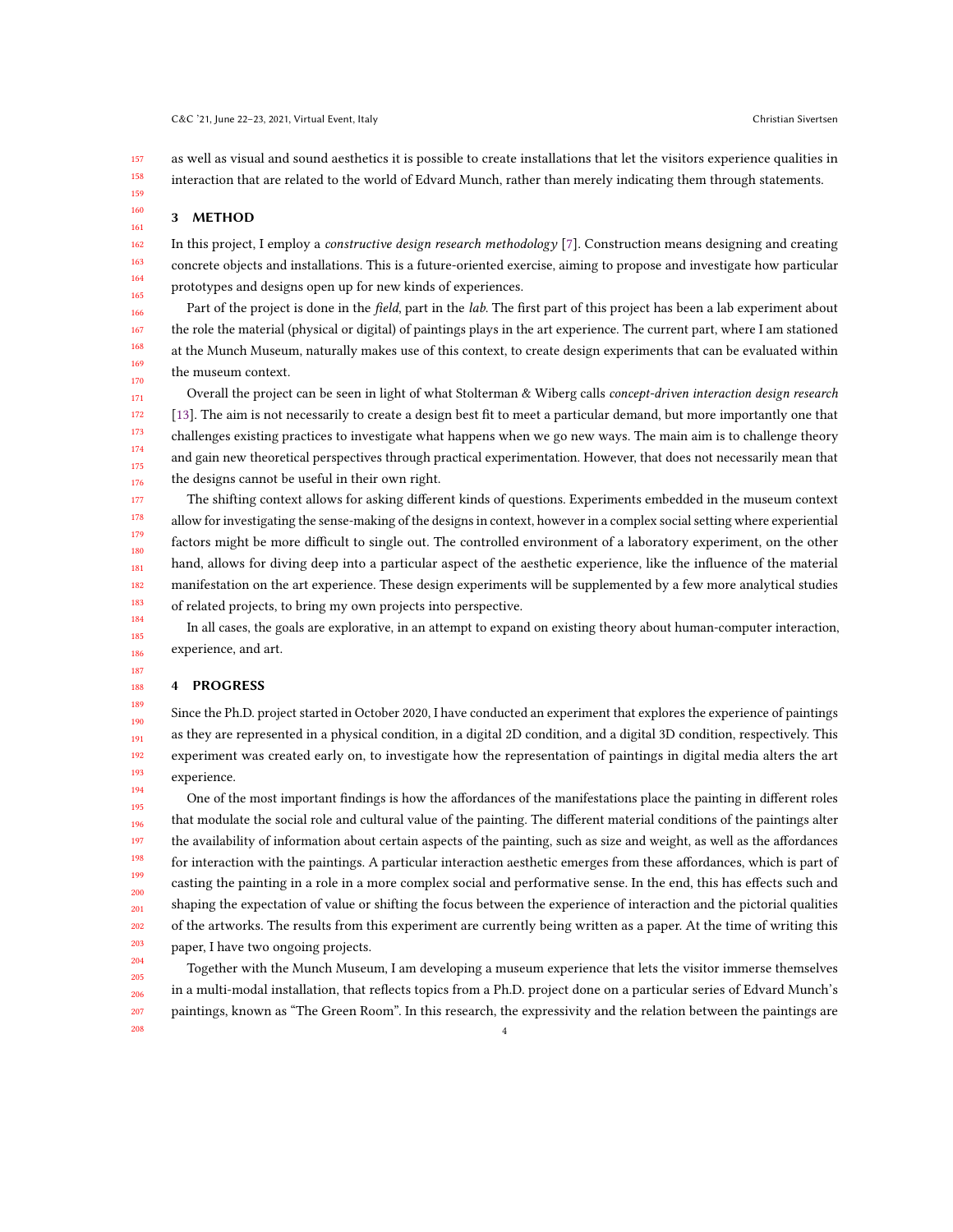presented through themes such as instability, avatars, and poisonous feelings. The aim of this installation is to use expressivity to evoke an experience in the visitor related to those themes, and in that way, letting the visitor tacitly learn about Munch's work. The concrete design is a 40 sqm room in the new Munch Museum, due to open in autumn 2021. Upon entering the room, the visitor realizes the dim lightning and unsettling music playing in the background. On the wall next to the entrance a poem sets the scene, by replacing the introductive text of the other exhibitions in the building, with a set of puzzling statements. As the visitor moves further into the room, a (video) mirror image appears next to them on the wall, gradually transforming into a painted silhouette. The silhouette follows the visitor into the adjoining space, where the walls are covered from floor to ceiling by projections in a traditional CAVE format. On each of three walls, a room painted in the style of Edvard Munch is projected, and the visitor's painted silhouette appears in each of them. The rooms are unstable, slightly changing in size, color, and texture, and as the visitors move around the space, they are tracked by depth cameras and the silhouettes follow and merge and break with the silhouettes of other visitors in the room. In the wall where the visitor entered, a small hallway leads away. As the visitor enters their silhouette dissolves and they step in front of a projection of an Edvard Munch painting. The painting is of a room similar to the three projections, but it is inhabited by a female figure standing next to the corpse of a man, who lies bleeding on a sofa. By the end of the small hallway, a short text and a series of images let the visitors know that the paintings and the projected rooms are related to a series of Munch's paintings all taking place in a green room. From here the visitor can exit the experience (see figure [1\)](#page-4-0).

<span id="page-4-0"></span>

Fig. 1. Two design sketches from the "Green Room" project drawn by Dina Patey. The audience enters the experience on the right, where they are first met with a poem setting the scene. In the space in the back is the immersive environment, where the audience will appear as avatars in the rooms projected on the walls. As they exit on the left side, they pass by one of the paintings from "The Green Room". Before they exit they are met with more information about the series.

This design exemplifies the approach of using expressive design to let the visitors experience an aspect of Munch's universe. The design of the experience is shaped by the research about this particular series of paintings, but instead of presenting the results of the research in a textual summary, we are letting the visitors experience the themes on their own bodies. The design process is characterized by the use of experience prototyping [\[2\]](#page-5-7). Using various means ranging from slideshows and video to room-scale mock-ups and interactive prototypes, we are iteratively working through different elements of the experience. These prototypes are evaluated internally by the design team, and by external groups. Throughout the process, we are involving non-frequent museum-goers, museum club members, museum professionals, and professionals in the field of interactive and immersive experiences. These formative evaluations continuously shape our understanding of the experience and inform our design decisions. Finally, this constructive design research project will be followed by a summative evaluation including interviews with visitors, investigating the resulting visitor experience.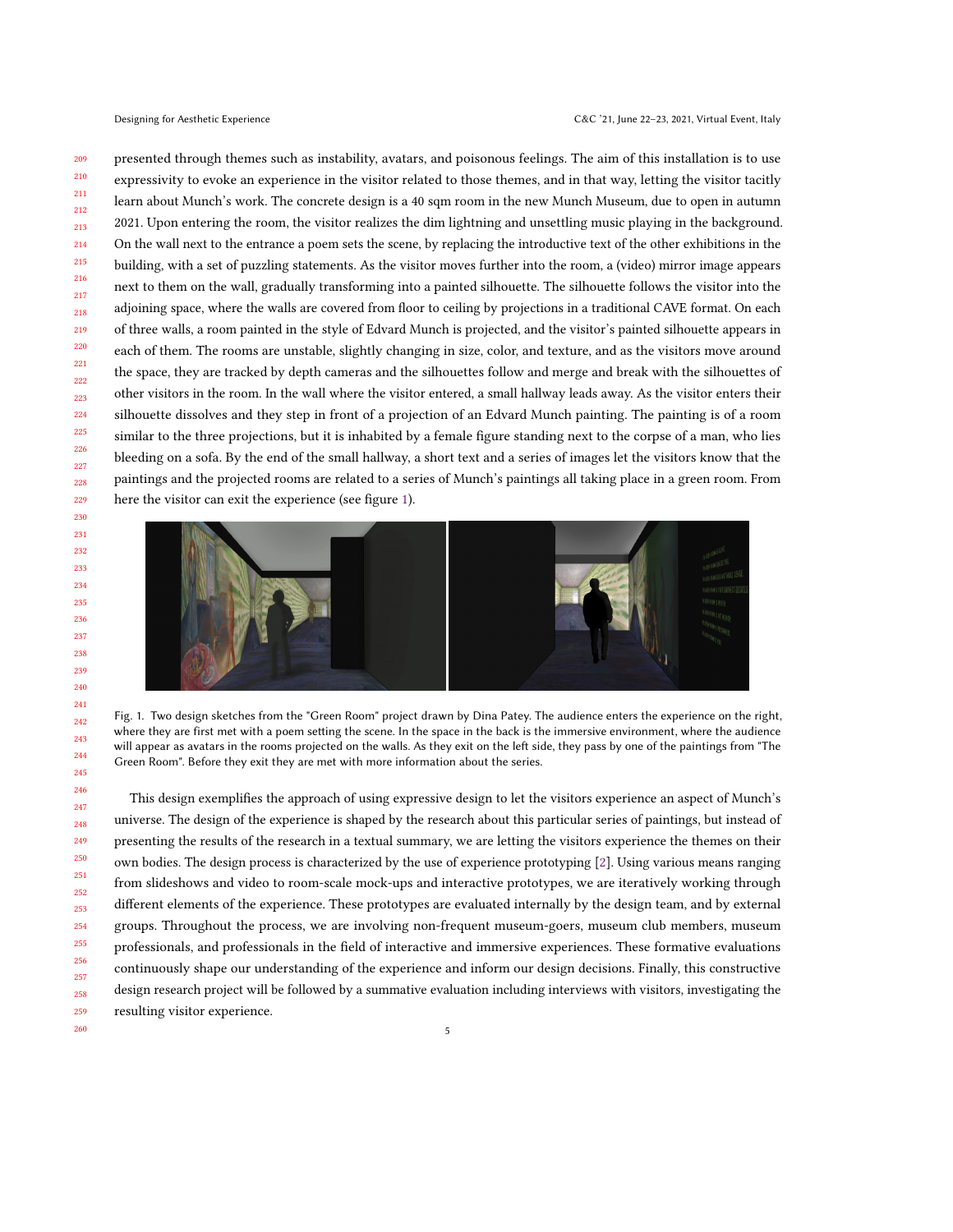261 262 263 264 265 266 267 268 269 270 271 272 Concurrently, I am interviewing the team responsible for a new forthcoming exhibition at the Munch Museum about how they have used interactive technology to tell a story about Edvard Munch's life and practice. In this exhibition, Munch's artworks play a minimal role. The only original objects are non-art objects found in Munch's house. However, even these objects are moved to the edge of the exhibition space. Taking the floor is a range of technology-enabled interactive experiences, that illustrate aspects of Munch's life and practice. Among other things the visitors can sit as a model for a shadow figure painting their portrait or they can try out a simulated lithography process. My interest in this exhibition is again, how interactive technology, is used in an approach where the visitors are invited to experience aspects of Edvard Munch's life, rather than being told about it. I see it as a way for the museum to convey the expert knowledge they possess about the artist using what Dewey would call expressions and relying less on statements. Also, these interviews will be supplemented with interviews with exhibition visitors.

### 5 TRAJECTORY

276 277 278 279 280 In the next few months, I will be focused on finishing the two projects outlined above, and in turn, write about them. The research-through-design project will likely be followed by a second iteration, or a more detached project, to follow up the learning from the first project. Finally, a third design will follow, further developing this idea of using expressivity as a means of creating art experiences.

At the same time, I will be diving into particular aspects of the experience, such as the necessity of having an experience and (its relation to immersion) for this type of communication to work at all. A final aspect to explore is how this approach significantly changes the role of the original artwork, in such art experiences.

#### 286 6 CONTRIBUTION

287 288 289 290 291 292 293 294 295 The expected contribution of this project is to develop an understanding of how the design of expressive technology can be used in establishing new relations between museum visitors and original artworks. This is done through the development of designs that proposes such new relations and by analyzing related projects. This is relevant for museums that want to develop new visitor experiences that both align with their goals for art education while also broadening their offers and thus appeal to people that normally sit outside the core target group of art museums. Additionally, this extends on and concretizes research on art experience and aesthetic interaction to further the research agenda towards a greater understanding of the capabilities of experience design.

296

298

<span id="page-5-5"></span>302 303 304

<span id="page-5-2"></span>307

273 274 275

#### 297 REFERENCES

- <span id="page-5-7"></span><span id="page-5-3"></span>[1] Jeffrey Bardzell and Shaowen Bardzell. 2015. Humanistic HCI. Morgan & Claypool Publishers, San Rafael, California. OCLC: 930589099.
- 299 300 301 [2] Marion Buchenau and Jane Fulton Suri. 2000. Experience prototyping. In Proceedings of the 3rd conference on Designing interactive systems: processes, practices, methods, and techniques (DIS '00). Association for Computing Machinery, New York, NY, USA, 424–433. [https://doi.org/10.1145/347642.](https://doi.org/10.1145/347642.347802) [347802](https://doi.org/10.1145/347642.347802)
	- [3] Peter Dalsgaard and Lone Koefoed Hansen. 2008. Performing perception—staging aesthetics of interaction. ACM Transactions on Computer-Human Interaction 15, 3 (Nov. 2008), 1–33. <https://doi.org/10.1145/1453152.1453156>
	- [4] John Dewey. 2005. Art as Experience. Penguin. Google-Books-ID: aAbqAGo5MwwC original-date: 1934.
- <span id="page-5-1"></span><span id="page-5-0"></span>305 306 [5] Carol Duncan. 2005. The art museum as ritual. Heritage, museums and galleries: an introductory reader (2005), 78–88. Publisher: Routledge London and New York.
	- [6] Marc Hassenzahl. 2010. Experience design: technology for all the right reasons. Number 8 in Synthesis lectures on human-centered informatics. Morgan & Claypool Publishers, San Rafael, Calif. OCLC: 823256284.
- <span id="page-5-6"></span>308 309 [7] Ilpo Kalevi Koskinen, John Zimmerman, Thomas Binder, Johan Redström, and Stephan Wensveen. 2011. Design research through practice: from the lab, field, and showroom. Morgan Kaufmann/Elsevier, Waltham, MA. OCLC: ocn714729504.
- <span id="page-5-4"></span>310 311 [8] Eva Lenz, Marc Hassenzahl, and Sarah Diefenbach. 2017. Aesthetic interaction as fit between interaction attributes and experiential qualities. New Ideas in Psychology 47 (Dec. 2017), 80–90. <https://doi.org/10.1016/j.newideapsych.2017.03.010>
- 312